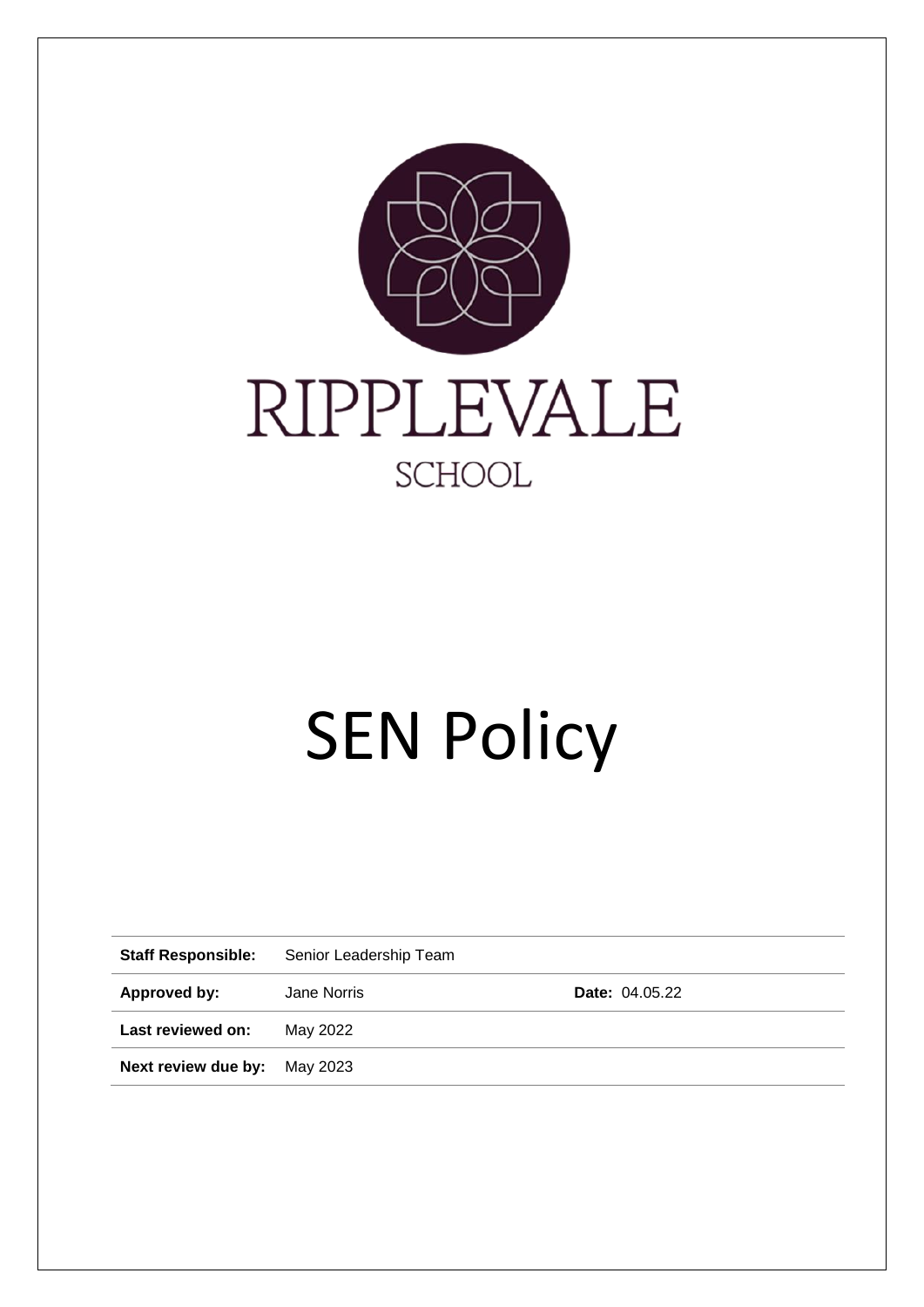# **Ripplevale School**

# **SEN Policy**

'Ripplevale School provides a caring, learning environment where our students make meaningful progress, relative to their individual starting points. Our aim is to encourage them to develop appropriate personal, social and employable skills enabling them to become confident, independent and aspiring young people.'

# **Contents**

# **1. Aims**

Our SEN policy and information report aims to:

- Set out how our school will support and make provision for pupils with special educational needs (SEN)
- Explain the roles and responsibilities of everyone involved in providing for pupils with SEN

At Ripplevale School we believe that each pupil has individual and unique needs. However, some pupils require more support than others. If the pupils are to achieve their full potential, we must recognise this and plan accordingly. Ripplevale School aims to provide all pupils with a range of strategies for dealing with their needs in a supportive environment, and to give them meaningful access to a full education and curriculum.

In particular, we aim to:

- Enable every pupil to experience success
- Promote individual confidence and a positive attitude
- Ensure that all pupils receive appropriate educational provision through a broad and balances curriculum that is relevant, coherent and provides for progression in learning
- Pupils are provided with equal opportunities to participate in all aspects of the school's provision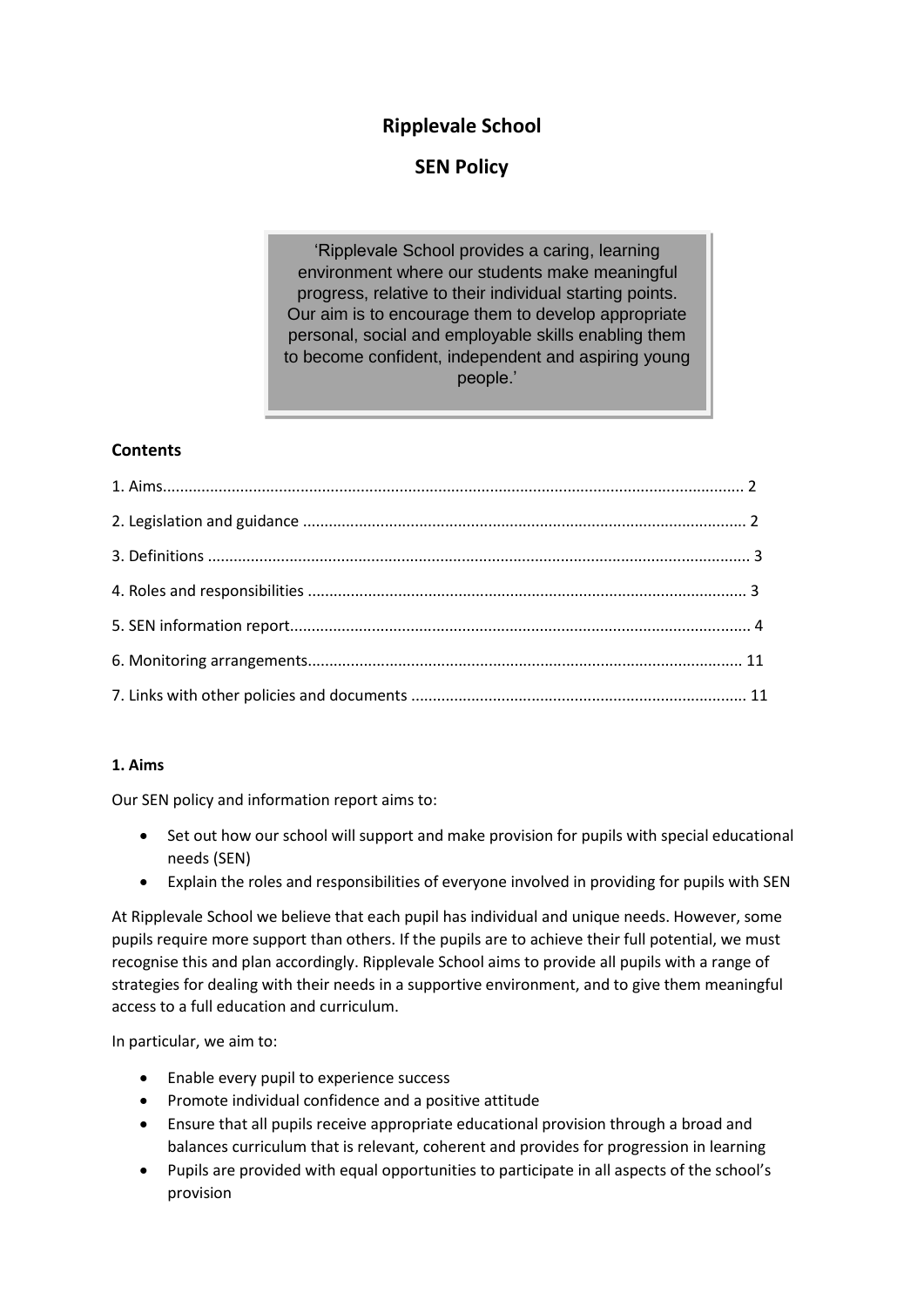- Identify, assess, record and regularly review pupils' progress and needs
- Involve parents, other professionals and support services
- Work collaboratively with parents, other professionals and support services
- Ensure that the responsibility is held by all staff and governors for SEN is implemented and maintained.

# **2. Legislation and Guidance**

This policy and information report is based on the statutory Special Educational Needs and Disability (SEND)

Code of Practice and the following legislation:

- Part 3 of the Children and Families Act 2014, which sets out schools' responsibilities for pupils with SEN and disabilities
- The Special Educational Needs and Disability Regulations 2014, which set out schools' responsibilities for education, health and care (EHC) plans, SEN co-ordinators (SENCOs) and the SEN information report

# **3. Definitions**

A pupil has SEN if they have a learning difficulty or disability which calls for special educational provision to be made for them.

They have a learning difficulty or disability if they have:

- A significantly greater difficulty in learning than the majority of others of the same age, or
- A disability which prevents or hinders them from making use of facilities of a kind generally provided for others of the same age in mainstream schools

Special educational provision is educational or training provision that is additional to, or different from, that made generally for other children or young people of the same age by mainstream schools.

All pupils at Ripplevale School have an EHC Plan and require additional educational support, smaller class sizes and in most cases therapies and interventions. The pupils usually have a diagnosis of Autism and many have additional associated conditions such as ADHD, GDD and speech and language needs.

#### **4. Roles and Responsibilities**

The Headteacher and the Senior Leadership Team (SLT), SENCO (special needs coordinator) and every form tutor and teacher undertakes the Special Educational needs responsibilities of their post.

#### **4.1 The Headteacher and the Senior Leadership Team (SLT), SENCO (special needs coordinator)**

The Headteacher, Senior Leadership Team and SENCO have responsibility for:

- 1. The management of all aspects of the school's work, including provision for pupils with special educational needs
- 2. Keeping the governing body informed about SEND issues
- 3. They have overall responsibility for monitoring and reporting to the governors about the implementation of this policy and the effects of inclusion policies on the school as a whole.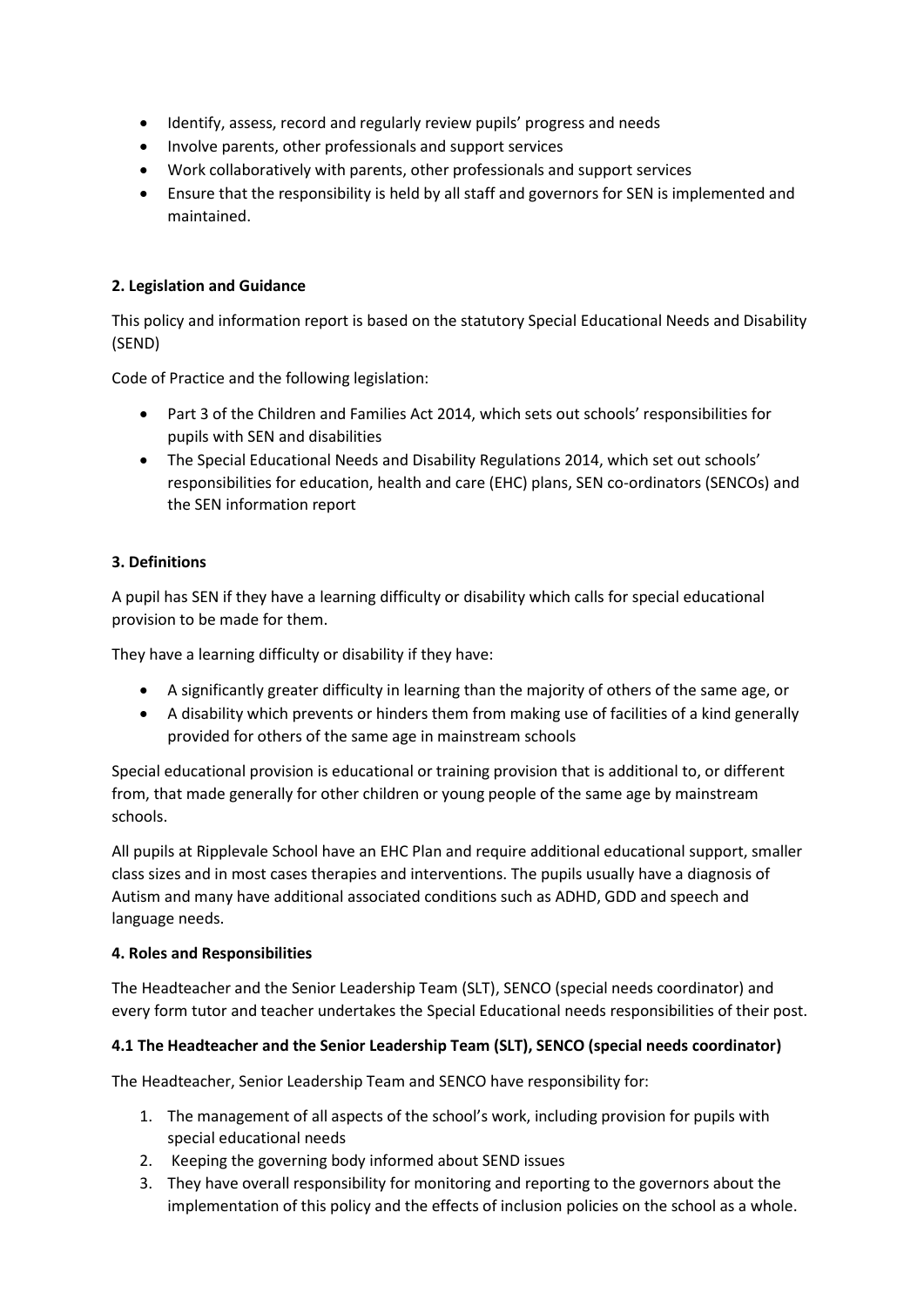4. Have overall responsibility for the provision and progress of learners with SEN and/or a disability

# **4.2 Class teachers**

It is every teacher's responsibility to provide for the pupils in his/her class and to be aware that needs may vary in different learning situations. All staff are responsible for:

- 1. Overseeing the day to day operation of this policy
- 2. Ensuring that an agreed, consistent approach is adopted
- 3. Liaising with and advising staff of any related matter which supports pupils access to learning
- 4. Carrying out detailed assessments and observations of pupils with specific learning problems
- 5. Supporting class teachers in devising strategies, setting targets appropriate to the needs of the pupils, and advising on appropriate resources and materials for use with pupils with special educational needs and on the effective use of materials and personnel in the classroom.
- 6. Liaising closely with parents at Ripplevale School, so that they are aware of the strategies that are being used and are involved as partners to the process
- 7. Liaising with outside agencies, arranging meetings and providing a link between those agencies and the parents
- 8. Maintaining the school's register and records
- 9. Assisting in the monitoring and evaluation of pupils with SEND through use of existing school assessment information
- 10. Attending in service training of staff
- 11. Contributing to the in service training of staff
- 12. The progress and development of every pupil in their class
- 13. Working closely with any teaching assistants or specialist staff to plan and assess the impact of support and interventions and how they can be linked to classroom teaching
- 14. Managing learning support staff, Deputy Headteachers are appointed to oversee these matters and have overall responsibility for the students of their particular years and /or designation of pupils

# **4.3 Teaching Assistants and Higher Level Teaching Assistants**

TAs and HLTAs are responsible for:

- 1. Liaising with teaching and non-teaching staff, statutory and voluntary organisations, therapies, pupils, families/carers
- 2. Working with the relevant Teacher / Senior Leadership Team to support the specific requirements of the team.
- 3. Complementing the work of teachers by taking responsibility for agreed learning activities under an agreed system of supervision/cover.
- 4. Using detailed knowledge and specialist skills to support pupils learning
- 5. Routinely and accurately understand and perform roles in the support, and evaluation of learning activities
- 6. Organising the learning environment to suit the needs of pupils using appropriate resources
- 7. Using behaviour management strategies in line with the schools policies and procedure, which contribute to a purposeful school environment
- 8. Supporting pupils constantly whilst recognising and responding to individual needs9.
- 9. Promoting independence and employ strategies which reward self-reliance.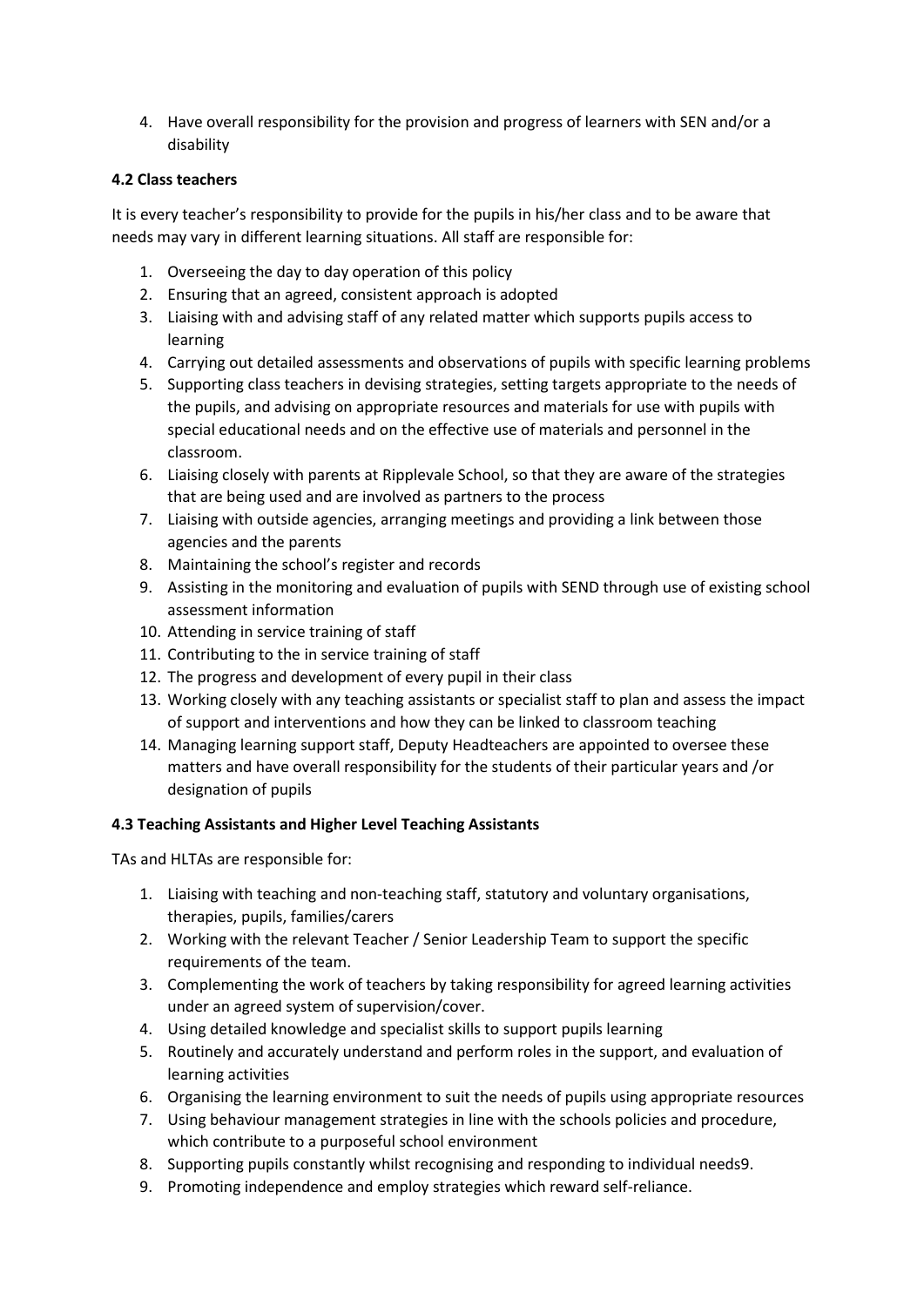- 10. Supporting pupils' during crisis periods, following agreed protocols
- 11. Supporting and implementing care plans for students

# **4.4 Governors**

The governing body will ensure that:

- SEND is an integral core of the school improvement plan/development plan
- The necessary provision is made for any pupils with SEN and any specific need is met
- All staff are aware of the need to identify and provide for pupils with the appropriate environment and teaching
- All pupils join in activities alongside other pupils, as far as it is reasonably practical, compatible with their needs and the efficient education of other pupils.
- They report to parents on the implementation of the school's SEND policy and other relevant documents.
- They have regard to the requirements of the Code of Practice for Special Educational Needs (September 2014)
- They are kept fully informed about SEND issues, so that they can participate fully in the school's self-review

# **5. SEN Information Report**

#### **5.1 The kinds of SEN that are provided for**

Our school currently provides additional and/or different provision for a range of needs, including:

- Communication and interaction, for example, autistic spectrum disorder, speech and language difficulties
- Cognition and learning, for example, dyslexia, dyspraxia,
- Social, emotional and mental health difficulties, for example, attention deficit hyperactivity disorder (ADHD)
- Sensory and/or physical needs, for example, visual impairments, hearing impairments, processing difficulties

# **5.2 Consulting and involving pupils and parents**

Young people admitted to Ripplevale School will, in most cases, have an Education Health Care Plan (EHCP.) However, in exceptional circumstances, a young person could be admitted on an assessment placement without an EHCP.

The Education Health Care Plan (EHCP) and/or assessment placement findings, together with conversations with the pupil, their parents and other professionals make sure that:

- Everyone develops a good understanding of the pupil's areas of strength and difficulty
- We take into account the parents' concerns
- Everyone understands the agreed outcomes sought for the child
- Everyone is clear on what the next steps are
- Reading previous reports and existing plans used to meet this child/young person's needs.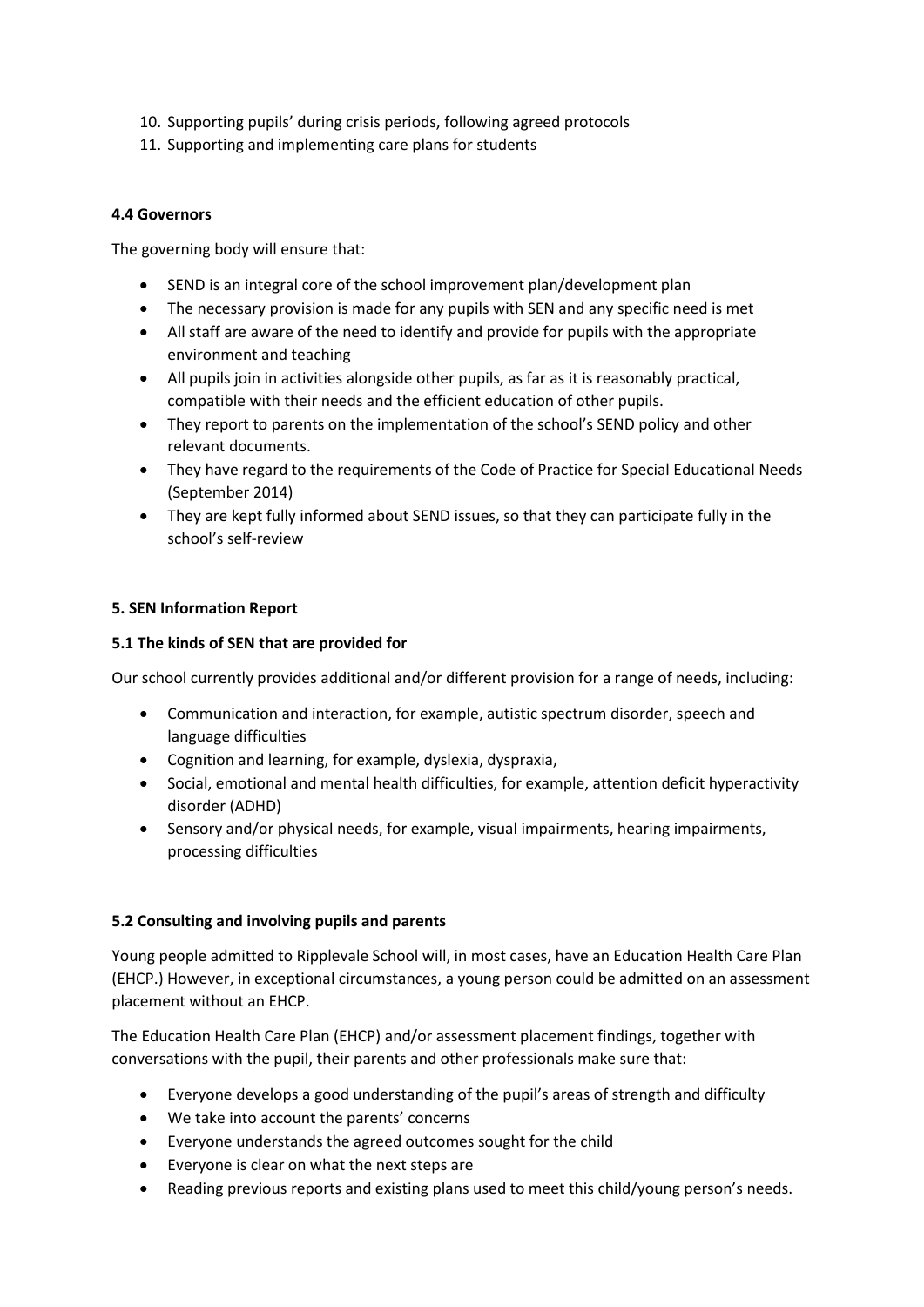- Observing and assessing needs in the six week initial assessment period when pupils start.
- Arranging additional transition visits to the new setting.

All parents of pupils at Ripplevale School are invited to discuss the progress of their children at parents evenings and receive written reports twice a year. In addition, we are happy to arrange meetings outside these times. If required the Parent Support Advisor, teacher, member of SLT will maintain contact with parents to discuss any ongoing progress issues.

In addition to this, parents will be invited to attend and contribute to an annual review, which, wherever possible will also include other agencies involved with the pupil/. Information will be made available to parents.

# **5.3 Assessing and reviewing pupils' progress towards outcomes**

The class or subject teacher will carry out a clear analysis of the pupil's needs. This will draw on:

- The teacher's assessment and experience of the pupil
- Their previous progress and attainment and behaviour
- Other teachers' assessments, where relevant
- The individual's development in comparison to their peers and national data
- The views and experience of parents
- The pupil's own views
- Advice from external support services, if relevant

The assessment will be reviewed regularly.

All teachers and support staff who work with the pupil will be made aware of their needs, the outcomes sought, the support provided, and any teaching strategies or approaches that are required. We will regularly review the effectiveness of the support and interventions and their impact on the pupil's progress.

Each review of the EHCP will be informed by the views of the pupil, parents, Form Tutor and the assessment information from teachers and support staff which will show whether expected progress is being made.

The SEND Code of Practice (2014) describes adequate progress thus:

- Is similar to that of children of the same age with the same starting point
- Matches or improves on the pupil's previous rate of progress
- Allows for the attainment gap to close between the pupil and children of the same age

The Annual Review of the provision made for each child will enable an evaluation of the effectiveness of the special provision to be made. The success of the school's SEND policy and provision is evaluated through school self-evaluation.

#### **5.4 Supporting pupils moving between phases and preparing for adulthood**

We will share information with the college, or other setting the pupil is moving to. We will agree with parents and pupils which information will be shared as part of this.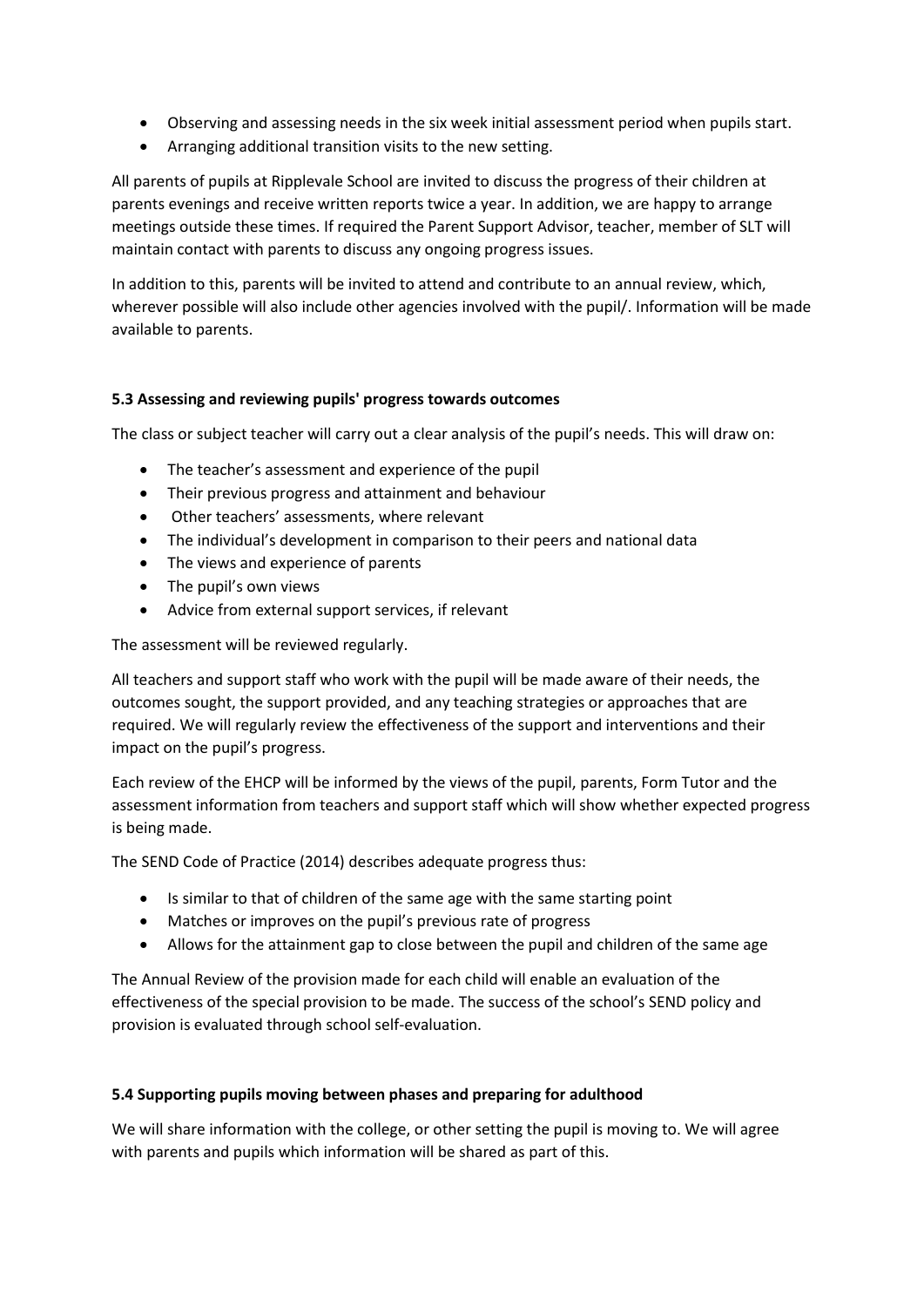Times of transition can be exciting and positive but some children and young people may need extra support. Children and young people with SEND and other potentially vulnerable groups may find some transitions more challenging than their peers do. Children, young people and their families may need additional support during transitions.

We all have responsibility to work together with children and young people and their families in order to support and encourage preparing for adulthood ambitions, right from the start. With the right support, the great majority of children and young people with SEND can find work, be supported to live independently and participate in their community. At Ripplevale School, we encourage these ambitions right from the start. These ambitions should seek to understand the interests, strengths and motivations of children and young people and use this as a basis for planning support around them. (SEND Code of Practice – Chapter 8).

These principles underpin all types of educational transition for children and young people with SEND. They apply at any transition point.

Each pupil at Ripplevale School has a Pupil Profile. This is a working document and provides an introduction to teachers, supply staff, new staff and it is a valuable tool to use and update throughout any transition process:

- Ripplevale School has good communication across any relevant agencies involved with a pupil.
- In line with UKGDPR guidance and good practice for schools, we share information with all relevant agencies working with the child or young person.
- Contact all relevant services as early as possible to identify and plan for an individual's needs e.g. specialist equipment needs, physical adaptations to buildings, communication needs.
- Provide good communication and a consistent approach between home and educational setting e.g. though providing parent and pupil friendly transition booklets.
- Providing opportunities for parents /carers to express any concerns or to give any updates on any relevant developments at home

When pupils move to new settings/moving on:

- Address any concerns and build on aspirations and enthusiasm.
- Encourage them to visit the next setting to get to know the physical environment, experience the curriculum and meet staff and peers.
- Support them with appropriate tools, such as a booklet 'My New Setting' and prompt cards, including photographs is especially important if the move is after the long summer holiday.
- Check whether there is any film of the new setting that can be shared

# **Working in Partnership with Parents/Carers**

The class teacher is regularly available to discuss your child's progress or any concerns you may have and to share information about what is working well at home and at school, so that similar strategies can be used. This can be done in a formal or informal manner.

All information from outside professionals will be discussed with you. You may meet with the person directly involved, or where this is not possible, provided with a written report.

- Individual Provision Plans will be reviewed with your involvement each term.
- Home learning will be adjusted as needed to your child's individual needs.
- Home/school contact book may be used to support communication with you, when this has been agreed to be useful for you and your child.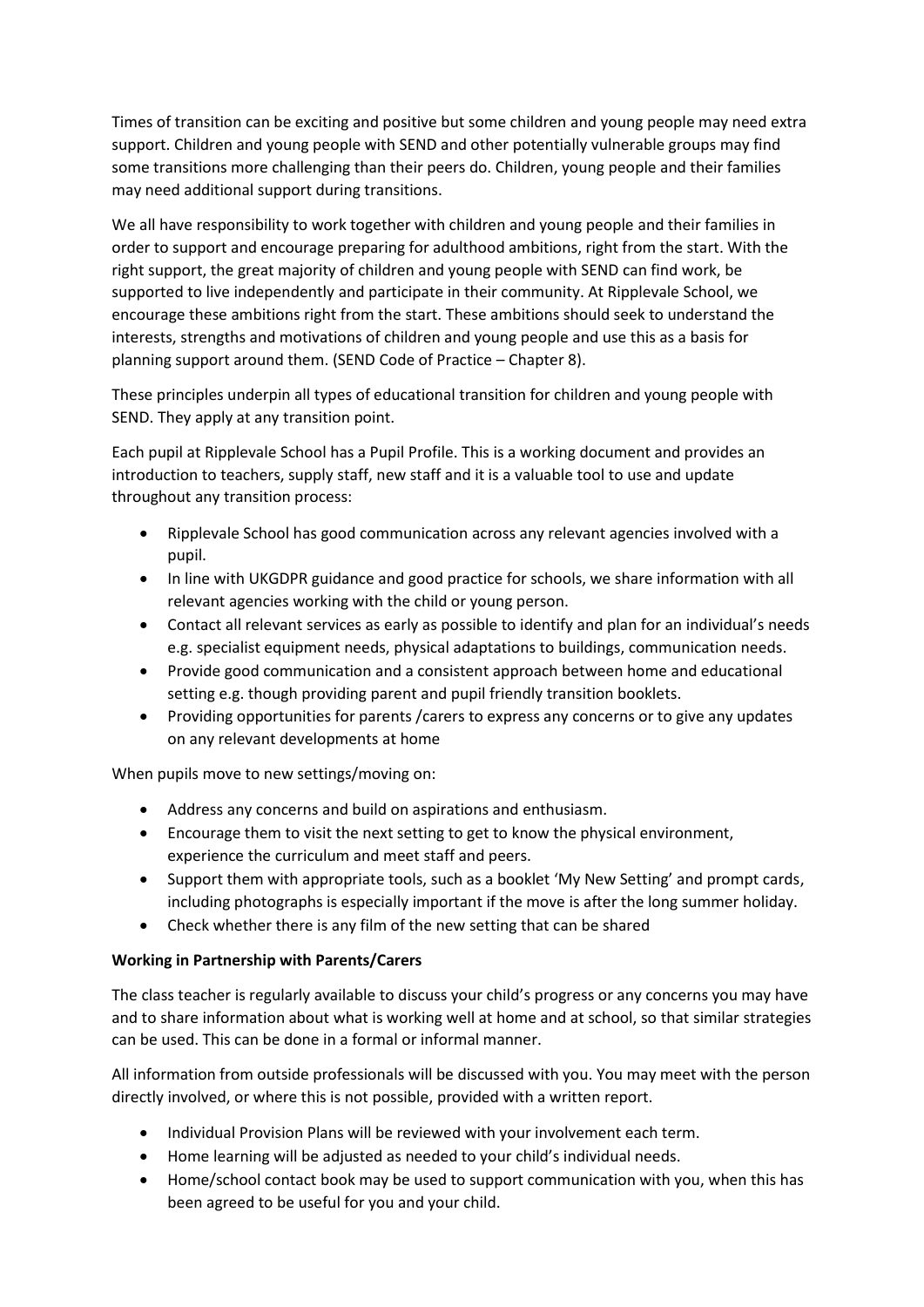Teaching staff are also happy to:

- Reduce parent/carer stress by providing clear information about the transition process and suggesting useful strategies, for example countdown calendars and run- up to starting at the new school, practising the journey to school
- Build parent/carer confidence by arranging visits to the next setting show casing their good practice and establishing links with a contact person at the receiving school.
- Supporting parents in devising questions for the receiving setting

Working in Partnership with other Agencies that are supporting the Child/Young Person:

- Start planning for transition as early as possible for example working closely with relevant therapists to ensure specialist equipment will be available in the new setting from day one.
- Establish an up to date holistic profile for each child which includes information such as:
- 1. Communication needs
- 2. Curriculum needs (e.g. communication passport).

Share Information with Receiving Settings in Good Time:

- Ensure all individual targets, provision and progress information is shared and transferred to the receiving setting.
- Share good practice
- Planning the transition into post-18 education and training

Ripplevale School reviews each pupil's EHCP annually, with pupils and parents exploring their aspirations.

At Ripplevale, we believe that high aspirations are crucial to success. Our focus is on the child or young person's strengths and capabilities and the outcomes they want to achieve. Children and young people's aspirations and needs will not only vary according to individual circumstances, but will change over time as they get older and approach adult life.

Considering the right post- 18 option is part of this planning. High aspirations about employment, independent living and community participation are developed through the curriculum and extracurricular provision. We seek partnerships with employment services, businesses, housing agencies, disability organisations and arts and sports groups, to help children and young people understand what is available to them as they get older, and what it is possible for them to achieve.

From year 9 onwards Ripplevale School focuses on:

- Making sure that pupils have access to careers advice and information which provides high expectations and a range of options.
- Ensuring that pupils and their parent/carers know that the type of support available and how this will change over time.
- Ensuring that this support is available at each stage of transition.
- Developing an individual's ability to identify and manage their own SEND and to convey how people can best support them.
- Supporting young people to:
	- Make choices for post 18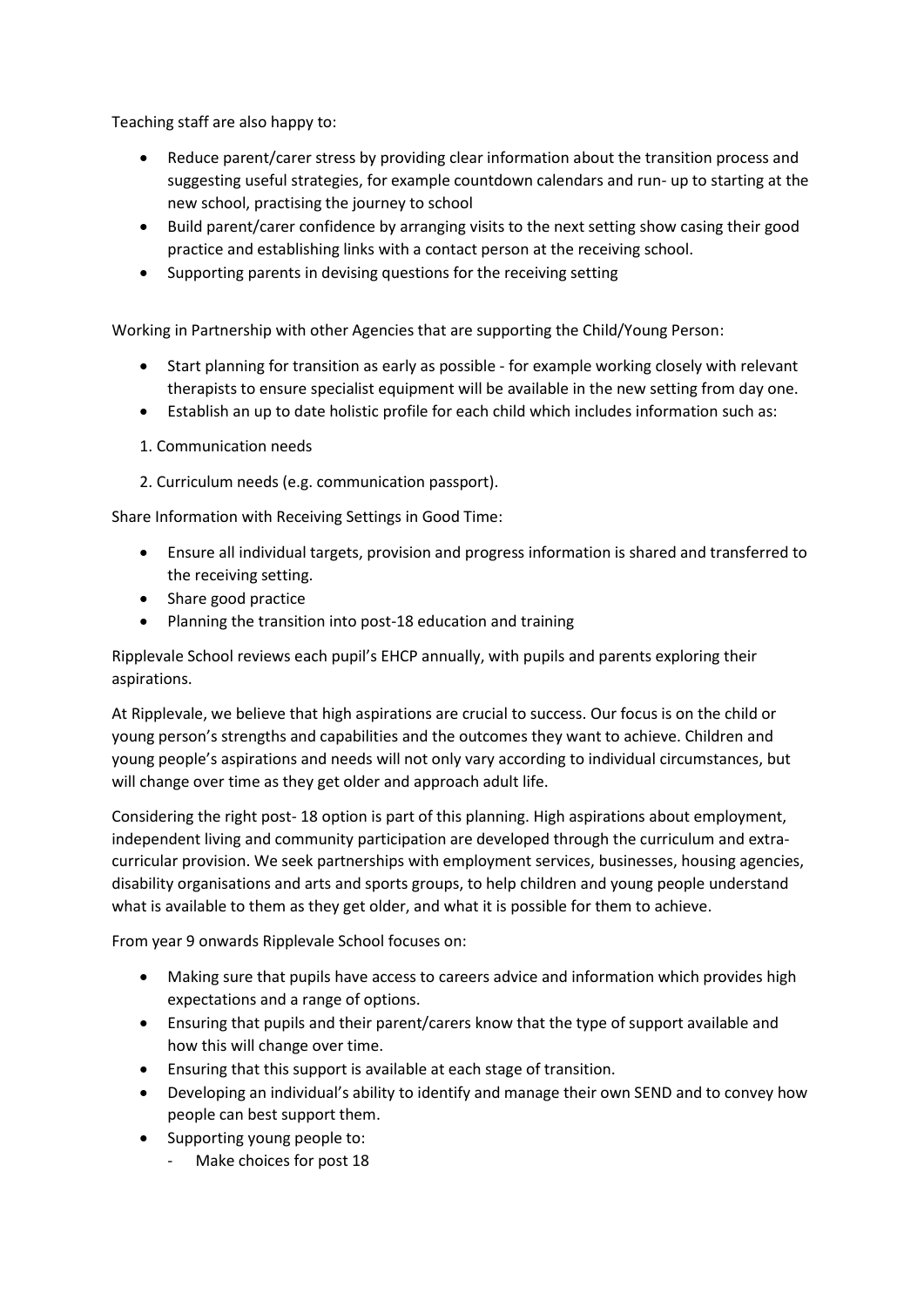- Identify the skills they will need post 16 and agree ways to develop them e.g. ability to travel independently, increased independent learning skills, ability to navigate a large campus.

# **5.5 Our approach to teaching pupils with SEN**

Teachers are responsible and accountable for the progress and development of all the pupils in their class. High quality teaching is our first step in responding to pupils who have SEN. This will be differentiated for individual pupils.

We will also provide the following interventions:

- SaLT
- Occupational Therapy (individual and in class)
- SRE (Sex, Relationship Education) Intervention
- Breakfast Club
- Reading Intervention
- Literacy and Numeracy Intervention
- Therapeutic Zones of Regulation
- Mental health and Wellbeing
- **Counselling**
- Draw and Talk Therapy
- Sand Play

#### **5.6 Adaptations to the curriculum and learning environment**

We make the following adaptations to ensure all pupils' needs are met:

- Differentiating our curriculum to ensure all pupils are able to access it, for example, by 1:1 work, teaching style, content of the lesson, bespoke timetables etc.
- Adapting our resources and staffing
- Using recommended aids, such as laptops, coloured overlays, visual timetables, larger font, etc.
- Differentiating our teaching, for example, giving longer processing times, pre-teaching of key vocabulary, reading instructions aloud, etc.

#### **5.7 Additional support for learning**

We have a number of higher level teaching assistants who are trained to deliver interventions.

Teaching assistants will support pupils on a 1:1 basis if stated on pupil EHCP and receipt of banded funding facilitates.

Base level funding: 8 Students per form group + 1 Teacher + 1 Learning Support Assistant

Teaching Assistants will support pupils in small groups when required.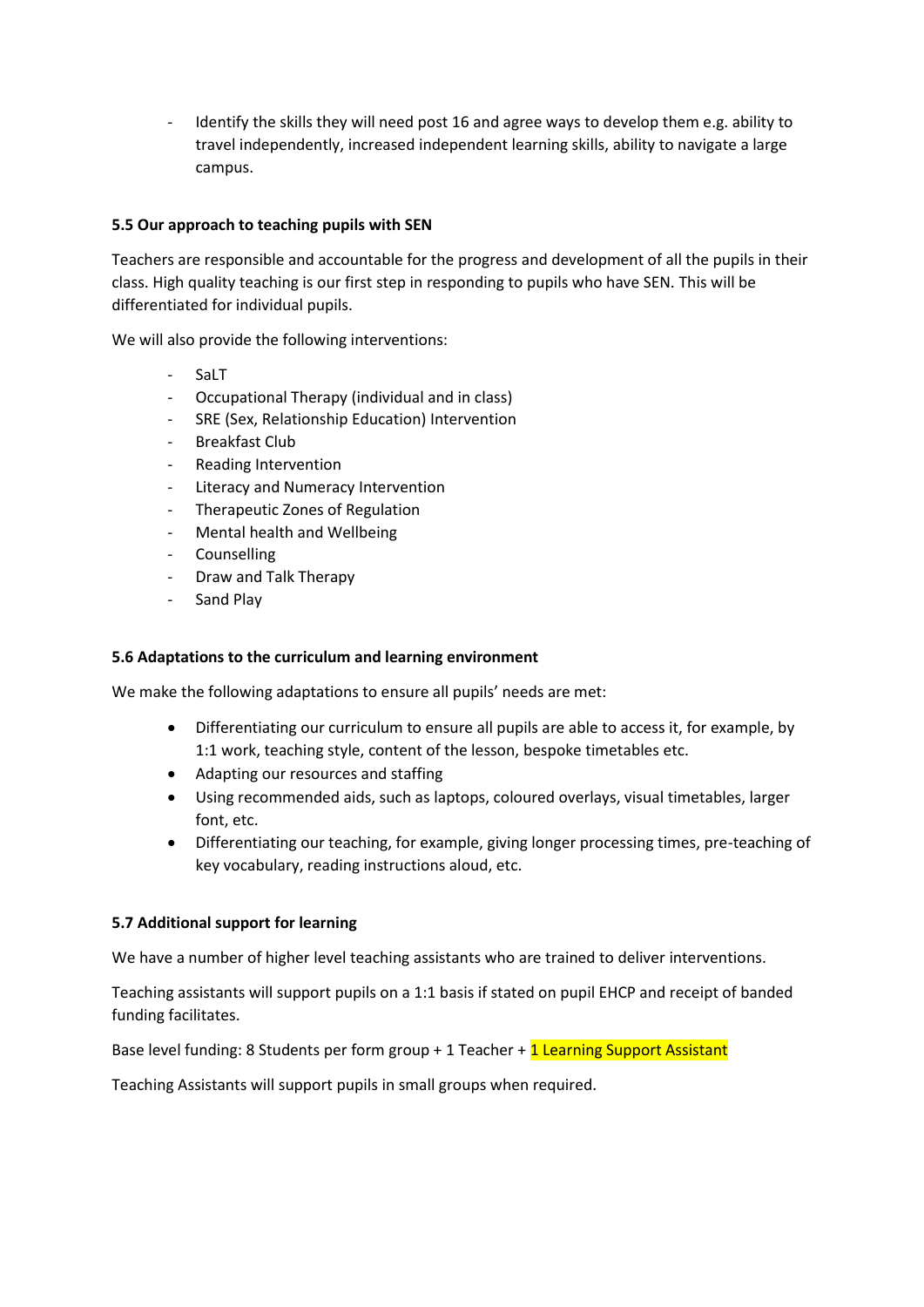# **5.8 Expertise and training of staff**

All teaching and support staff complete statutory training. Additional non-statutory training is available to staff throughout the school year.

We have a team of Learning Support Assistants, including Teaching Assistants and Higher Level Teaching Assistants (HLTAs) who are trained to deliver SEN provision.

In the last academic year, staff have been trained in:

- Safeguarding
- Prevent Awareness
- Emergency First Aid
- Team Teach
- Autism Training
- Dyslexia Training
- Number Sense
- Zones of Regulation

We use specialist staff for:

- SaLT
- Occupational Therapy

#### **5.9 Evaluating the effectiveness of SEN provision**

We evaluate the effectiveness of provision for pupils with SEN by:

- Reviewing pupils' individual progress towards their goals each term
- Reviewing the impact of interventions after each term
- Using pupil questionnaires
- Monitoring by the SENCO
- Using provision maps to measure progress
- Holding annual reviews for pupils with statements of SEN or EHC plans

#### **5.10 Enabling pupils with SEN to engage in activities available to those in the school who do not**

#### **have SEN**

All of our extra-curricular activities and school visits are available to all our pupils

- All pupils are encouraged to go on our residential trip(s)
- All pupils are encouraged to take part in sports day/school plays/special workshops, etc.
- No pupil is ever excluded from taking part in these activities because of their SEN or disability.

The school's accessibility plan can be found in Policies

#### **5.11 Support for improving emotional and social development**